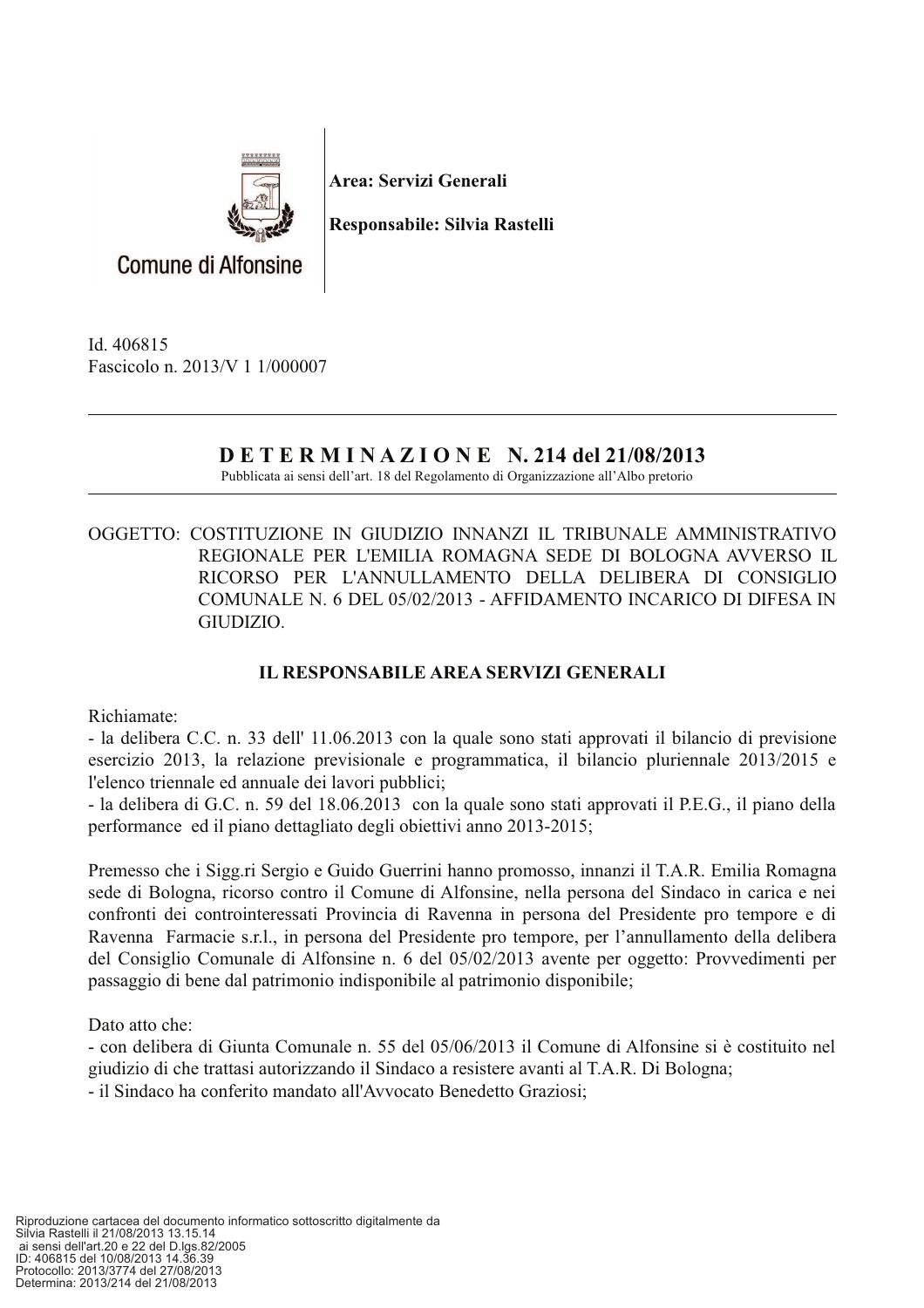Vista la comunicazione pervenuta al p.g. n. 2201/2013 trasmessa dall'avv. Benedetto Graziosi, contenente il preventivo per la difesa in giudizio relativamente al ricorso in oggetto promosso dai sigg.ri Sergio e Guido Guerrini;

Dato atto che il preventivo risulta adeguatamente motivato e qualificato sia sotto il profilo professionale che della congruità della spesa, ammontante ad  $\epsilon$  6.000,00 oltre C.P.A. 4% ed I.V.A. 21% per complessivi  $\epsilon$  7.550.40 completo di spese ed onorari, con un margine di variazione, in più o in meno del 15%;

Richiamato l'art. 30, del vigente regolamento di organizzazione che fissa limiti, criteri e modalità di affidamento degli incarichi ed al comma 10, esclude dalla disciplina di cui all'articolo stesso, tra l'altro, gli incarichi per difesa legale, in quanto di natura fiduciaria, fatti salvi gli obblighi di pubblicità di cui ai commi 6 e 7 e le eventuali prescrizioni ai sensi del comma 8;

Verificato, secondo i recenti orientamenti giurisprudenziali che:

- trattasi di servizi professionali al di fuori di quelli previsti dall'art. 7, comma 6, del D.Lgs. 165/2001 e dall'art. 1, comma 9, della legge 266/2005 e regolati pertanto in base alle norme del codice dei contratti pubblici relative a lavori, servizi e forniture, approvato con D.Lgs.163/2006; - l'attività del professionista nella difesa e nella rappresentanza dell'ente è prestazione d'opera professionale;

Ritenuto opportuno procedere all'affidamento dell'incarico di difesa in giudizio, comportante: attività di assistenza generale nella difesa del Comune di Alfonsine nel ricorso richiamato; predisposizione degli atti, delle memorie, delle controdeduzioni e quanto ritenuto attinente e necessario per la costituzione nel giudizio di che trattasi; rappresentanza in giudizio del Comune di Alfonsine nelle udienze relative alla causa;

Dato atto che la sottoscrizione della determina assorbe il parere di regolarità tecnica a ttestante la regolarità e la correttezza dell'azione amministrativa, richiesto dall'art. 147-bis D.Lgs. 267/2000 e s.m.i;

Visto lo Statuto del Comune di Alfonsine;

Visto il D. Lgs 267/00 e s.m.i.ed in particolare gli artt. 107, 151, comma 4, 183, 191 e 192;

Visto il D.P.R. 633/72 e successive modifiche ed integrazioni;

Visto il D.P.R. (T.U.I.R.) 917/1986 e s.m.i.;

Visti gli artt. da 2229 a 2238 e seguenti del codice civile;

Visto il D.Lgs. n. 163/2006;

Visto il vigente regolamento comunale di organizzazione approvato con delibera G.C. n. 146 del 07/12/2010 come modificato con delibera di Giunta Comunale n. 22 del 12/03/2013;

Visto il vigente regolamento comunale dei contratti approvato con delibera di C.C. n. 79 del 29/11/2010, modificato ed integrato con delibera di Consiglio Comunale n. 63 del 18/12/2012;

Visto il vigente regolamento comunale del sistema dei controlli interni approvato con delibera di Consiglio Comunale n. 8 del 05/02/2013 ed in particolare l'art. 3, comma 6;

Visto il D.Lgs. 81/2008 e s.m.i.;

Vista la determinazione n.3 del 5 marzo 2008 dell'Autorità di Vigilanza sui contratti pubblici di lavori, servizi e forniture: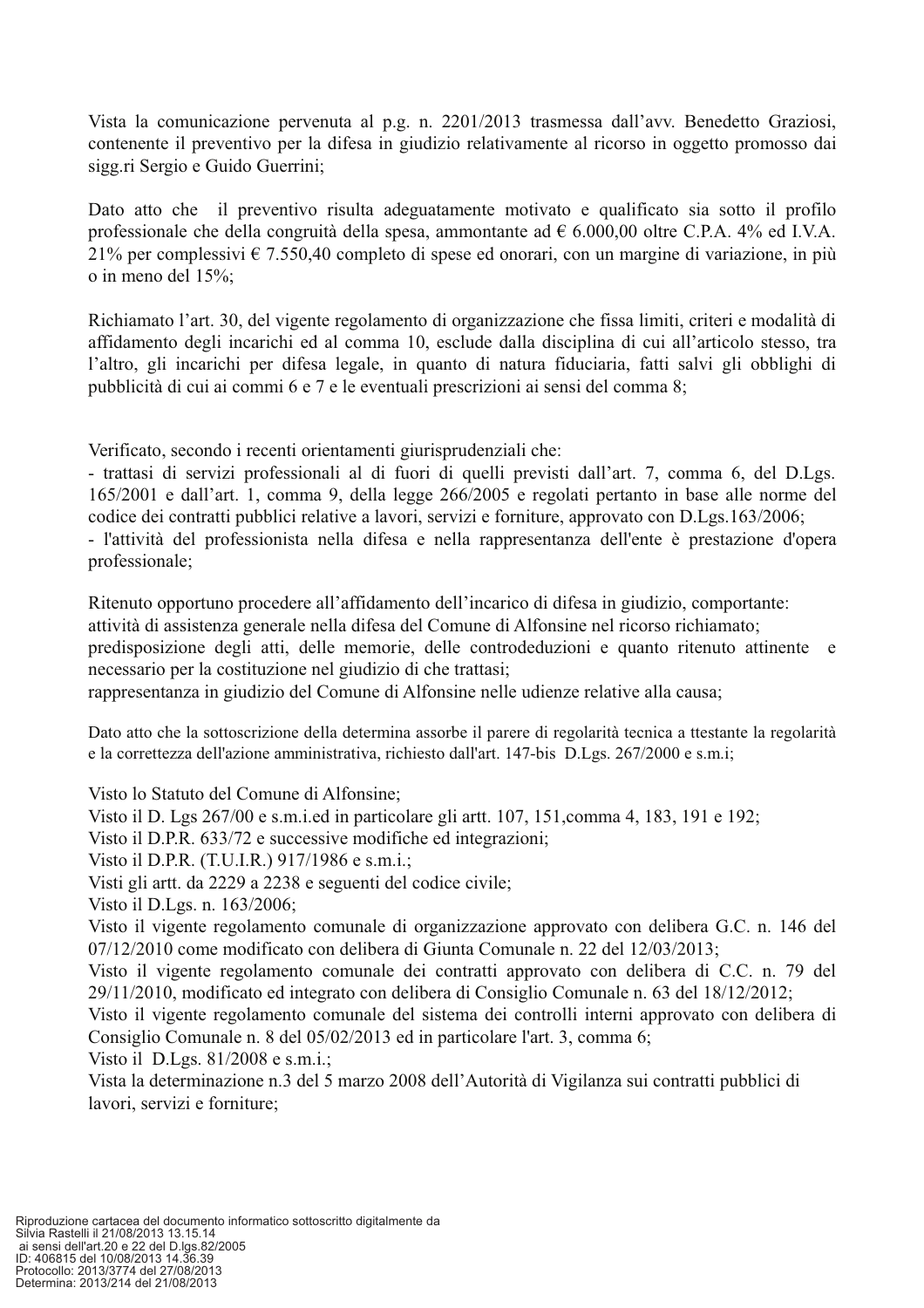Vista la Legge n.136/2010 come modificata dal D.L. n. 187 del 12.11.2010;

Viste le determinazioni n.8 del 18.11.2010 e n.10 del 22.12.2010 dell'AVCP "Prime indicazioni ed ulteriori indicazioni sulla tracciabilità finanziaria (art.3, Legge 13.08.2010 n. 136, come modificata dal D.L. 12.11.2010 n.187 convertito in legge, con modificazioni, dalla legge 17.12.2010, n. 217);-Vista la determinazione n. 4 del 07.07.2011 dell'AVCP "Linee guida sulla tracciabilità dei flussi finanziari ai sensi dell'art.3 della Legge 13 agosto 2010 n. 136";

Visto il D.P.R. n. 207 del 05/10/2010 "Regolamento di esecuzione ed attuazione del decreto legislativo 12 aprile 2006 n. 163";

Visto il D.Lgs. n. 33 del 14 marzo 2013 e s.m.i., in particolare l'art. 15;

Visto il D.L. 76/2013, in particolare l'art. 11 che dispone l'aumento dell'aliquota I.V.A. 1 22% a partire dall'1.10.2013;

Attesa la necessità di acquisire il visto di regolarità contabile attestante la copertura finanziaria espresso dal Responsabile Unione dei comuni della Bassa Romagna, Area Servizi Finanziari, Settore Ragioneria, Servizio U.T. Alfonsine, ai sensi e per gli effetti degli artt.. 147-bis e 151, comma 4, D.Lgs. 267/2000;

## **DETERMINA**

- 1. Di affidare all'avvocato Benedetto Graziosi nato a Bologna (Bo) il 31/07/1942, con studio in 40121 Bologna Via dei Mille n. 7/2° - C.F. GRZ BDT 42L31 A944E, l'incarico di difesa in giudizio per il ricorso promosso dai sigg.ri Sergio e Guido Guerrini di cui in premessa, notificato al Sindaco del Comune di Alfonsine p.g. n. 2061/2013;
- 2. Di dare atto che:

- il compenso concordato per le prestazioni derivanti dall'affidamento dell'incarico come specificato sia al punto 1) del dispositivo, sia nelle motivazioni, ammonta ad  $\epsilon$  6.000,00, oltre 4% C.P.A. ed IVA, completo di spese ed onorari, con un margine di variazione, in più o in meno del 15%;

- il pagamento dell'onorario avverrà a presentazione di regolare parcella;

- la spesa derivante dal presente provvedimento rientra nel tetto di spesa per incarichi previsto dall'art. 46, DL 112/2008 convertito con modifiche nella legge n. 133/2008;

3. Di impegnare la spesa complessiva di  $\epsilon$  7.612,80, al bilancio di previsione 2013, come riportato nella tabella in calce, dando atto che:

- la spesa complessivamente impegnata comprende il 4% C.P.A. e l'aliquota I.V.A. 22%, ai sensi dell'art. 11 D.L. 76/2013;

- il margine di variazione in più, se ed in quanto necessario, sarà impegnato con successivo e separato atto e previa presentazione di preventivo;

4. Di dare atto che il presente incarico sarà pubblicato all'Albo Pretorio on line e nel sito WEB del Comune di Alfonsine per il termine di 15 giorni consecutivi, ai sensi delle disposizioni di cui all'art. 30, comma 6, del vigente regolamento comunale di organizzazione;